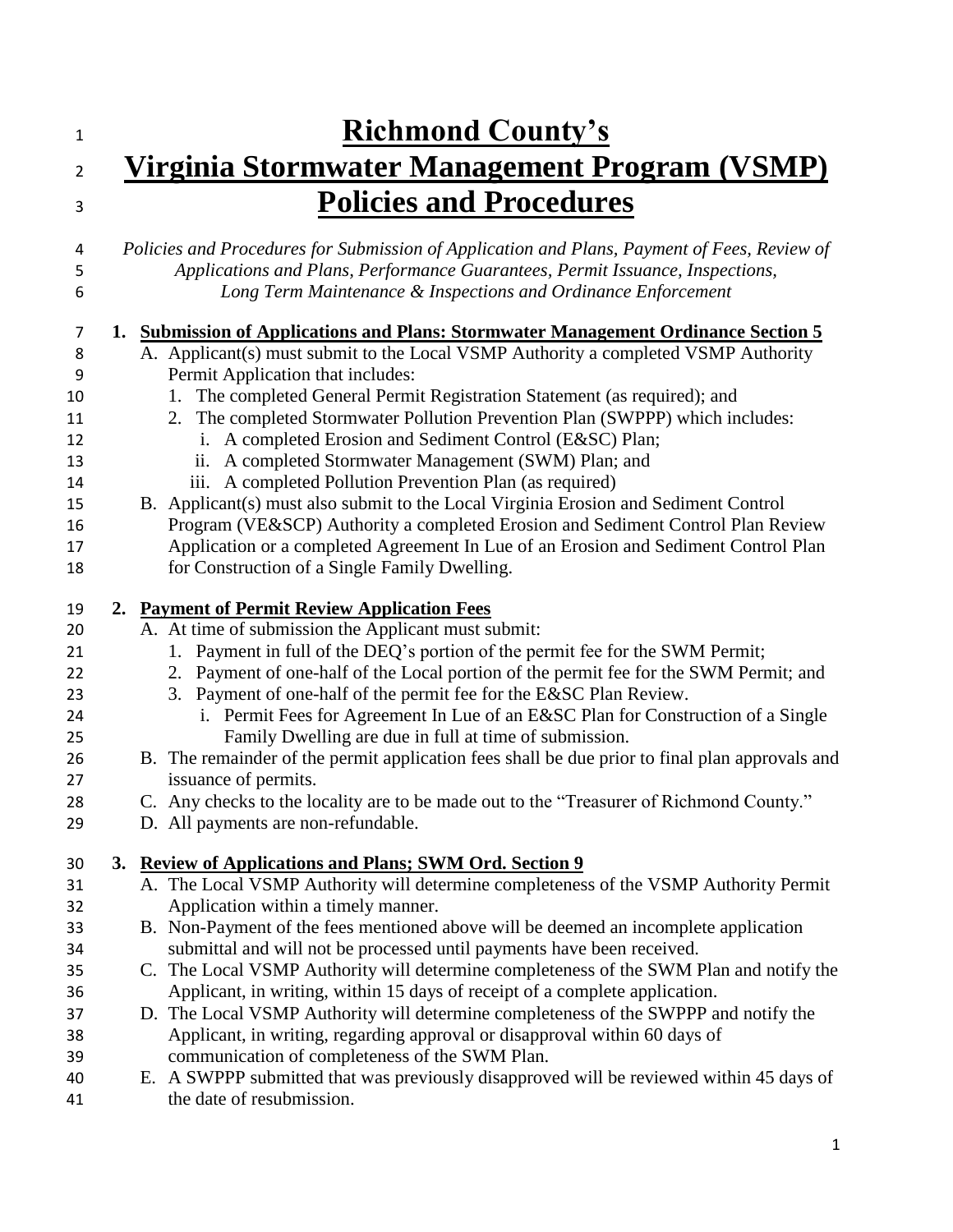| 42<br>43<br>44 |    | F. The Local VSMP Authority shall review and approve any modifications to an approved<br>SWM Plan. The Local VSMP Authority shall respond in writing either approving or<br>disapproving such a request within 60 days. |
|----------------|----|-------------------------------------------------------------------------------------------------------------------------------------------------------------------------------------------------------------------------|
| 45             |    | 4. Performance Guarantees; SWM Ord. Section 19                                                                                                                                                                          |
| 46             |    | A. The Applicant must furnish a written cost estimate prepared by a Licensed Professional                                                                                                                               |
| 47             |    | for implementation of an approved SWPPP to the Local VSMP Authority.                                                                                                                                                    |
| 48             |    | B. The Applicant must submit a performance bond with surety, cash escrow, letter of credit                                                                                                                              |
| 49             |    | or any combination thereof, or such other legal arrangement acceptable to the County                                                                                                                                    |
| 50             |    | Attorney in an amount 10% above the Engineer's cost estimate.                                                                                                                                                           |
| 51             |    | C. Performance bonds may not be required for the construction of a single family dwelling                                                                                                                               |
| 52             |    | with an approved SWM Plan.                                                                                                                                                                                              |
| 53             |    | D. When the occupancy of a single family dwelling is desired prior to the completion of the                                                                                                                             |
| 54             |    | required stormwater management facilities, or other specifications of the approved plan, a                                                                                                                              |
| 55             |    | Certificate of Occupancy may be issued only if the applicant provides to the Board a                                                                                                                                    |
| 56             |    | form of surety satisfactory to the County Attorney in the amount equal to the remaining                                                                                                                                 |
| 57             |    | materials and installation costs of any required stormwater management facilities.                                                                                                                                      |
| 58             |    | E. Upon completed implementation of the SWPPP, the Applicant must provided the Local                                                                                                                                    |
| 59             |    | <b>VSMP</b> Authority:                                                                                                                                                                                                  |
| 60             |    | 1. A written statement prepared by a Licensed Professional to the effect that "all                                                                                                                                      |
| 61             |    | construction is in substantial conformity to the Local VSMP Authority approved                                                                                                                                          |
| 62             |    | SWPPP and the regulations and requirements of Richmond County's SWM                                                                                                                                                     |
| 63             |    | Ordinance," and                                                                                                                                                                                                         |
| 64             |    | 2. A construction record drawing for permanent stormwater management facilities                                                                                                                                         |
| 65             |    | except, as required, for individual residential lots.                                                                                                                                                                   |
| 66             |    | F. An Applicant's request for release of performance guarantees will be processed within 30                                                                                                                             |
| 67             |    | days of receipt of the written request.                                                                                                                                                                                 |
| 68             |    | G. The Local VSMP Authority may retain up to 25% for the use in repair and maintenance                                                                                                                                  |
| 69             |    | of improvements as necessary within one year of completion.                                                                                                                                                             |
| 70             |    | 5. Permit Issuance                                                                                                                                                                                                      |
| 71             |    | A. No VSMP Authority Permit shall be issued until/unless:                                                                                                                                                               |
| 72             |    | 1. Evidence of General permit coverage is obtained by DEQ, where required;                                                                                                                                              |
| 73             |    | 2. All fees required have been paid in full;                                                                                                                                                                            |
| 74             |    | 3. Performance guarantees have been accepted; and                                                                                                                                                                       |
| 75             |    | 4. An instrument, satisfactory to the County Attorney, has been recorded in the local                                                                                                                                   |
| 76             |    | land records which provide the provisions for the long-term responsibility for and                                                                                                                                      |
| 77             |    | maintenance of the stormwater management facilities.                                                                                                                                                                    |
| 78             |    | B. No other permits will be issued for a property unless a Local VSMP Authority Permit has                                                                                                                              |
| 79             |    | been issued first.                                                                                                                                                                                                      |
| 80             | 6. | <b>Inspections; SMW Ord. Section 14</b>                                                                                                                                                                                 |
| 81             |    | A. Site Inspections will be performed by the Local VSMP Authority and will occur                                                                                                                                        |
| 82             |    | throughout the project in conjunction with the Local VE&SCP inspections.                                                                                                                                                |
| 83             |    | B. VSMP Inspection Reports will be logged and issued (verbal and/or written) to the owner                                                                                                                               |
| 84             |    | and/or operator with a description of any necessary corrective actions and a completion                                                                                                                                 |
| 85             |    | deadline.                                                                                                                                                                                                               |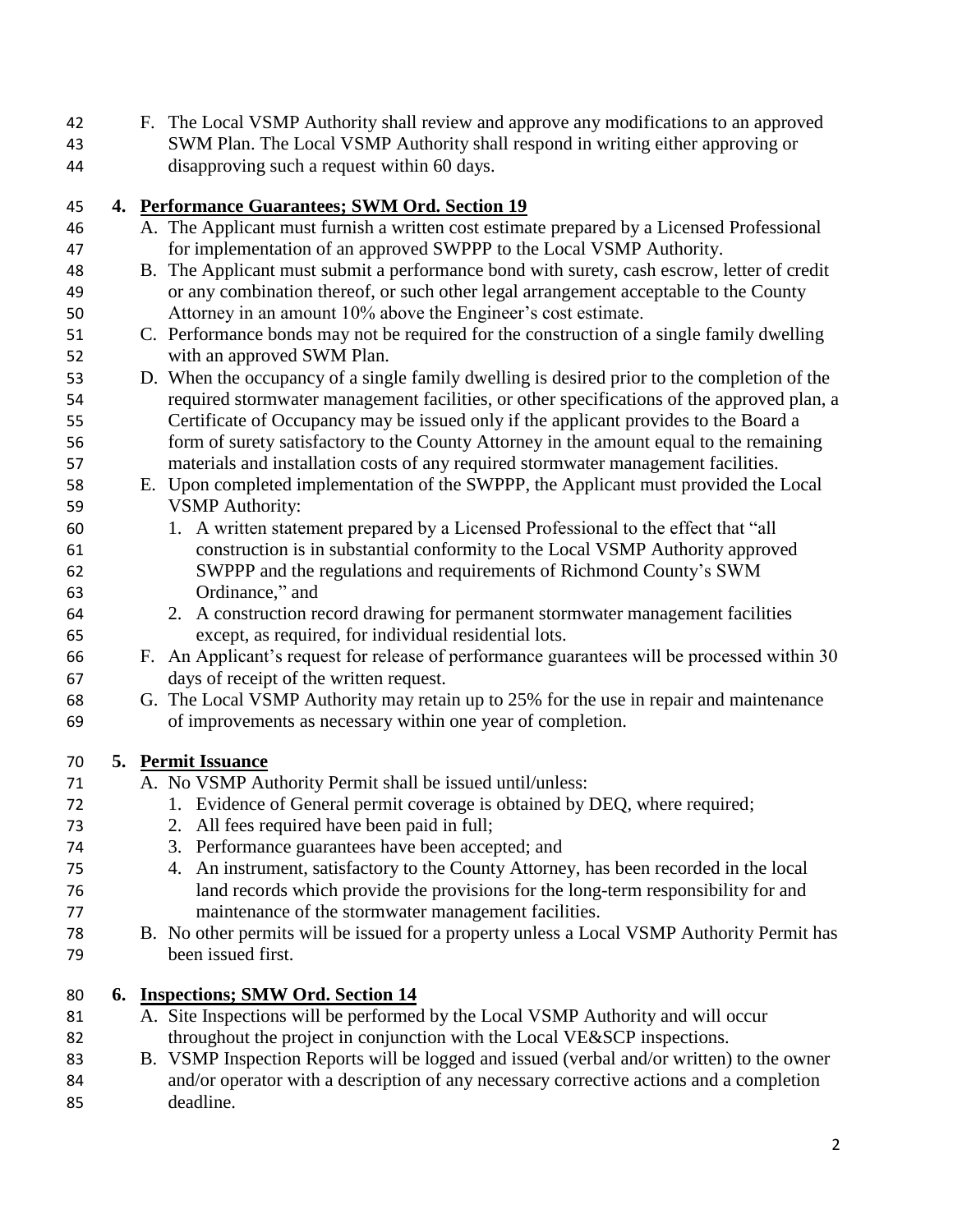- C. The Operator shall perform inspections of the construction site and possible off-site areas
- at least once every 7 days or once every 14 days and within 24 hours after a runoff
- producing rain event (0.25+" of rain over a 24hr period). Where areas have been temporarily stabilized or runoff is unlikely due to winter conditions (e.g. covered with
- snow or ice, or frozen ground) such inspections shall be conducted at least once every 30 days. Where temporarily stabilized areas have become arid, semi-arid or drought-stricken during seasonally dry periods or during drought such inspections shall be conducted once every 30 days and 24 hours after a runoff producing rain event.
- D. The Operator shall document every inspection performed with the deficiencies found and corrective actions made.

## **7. Long Term Maintenance & Inspections; SWM Ord. Sections 13 & 14**

- A. The Local VSMP Authority will maintain its own database for the tracking of all constructed stormwater management facilities.
- B. Post-construction inspections of stormwater management facilities are required to be inspected at a minimum once every five years. The Local VSMP Authority will serve by written notice to the owner of a facility 90 days prior to the due date of the required inspection.
- C. The Owner is required to provide an inspection report prepared by a licensed professional or land surveyor or a person who works under the direction and oversight thereof; or a person who holds an appropriate certificate of competence from the State Board.
- D. A Local VSMP Authority staff person who holds an appropriate certificate of competence from the State Board and employed by the County may conduct inspections of individually owned stormwater management facilities upon individual residential lots.
- E. A Local VSMP Authority staff person may, at reasonable times and under reasonable circumstances, enter any establishment or upon any property, public or private, for the purpose of obtaining information or conducting surveys or investigations necessary in the enforcement of the provisions of Richmond County's SWM Ordinance.

## **8. Ordinance Enforcement; SWM Ord. Section 17**

- A. Any person, whether owner, lessee, principal, agent, employee or otherwise, who violates any of the provisions of the SWM Ordinance, or permits any such violations, or fails to comply with any of the requirements hereof, or who fails to comply with the conditions of any permit issued in connection with the requirements of the Stormwater Management Act or SWM Ordinance shall be subject to the enforcement provisions of the ordinance. The County may pursue enforcement in accordance with any of the remedies provided herein.
- B. Upon becoming aware of any violation of any provisions of SWM Ordinance, the Local VSMP Authority may issue a verbal warning and request to take corrective action for any such violation to the property owner or the person committing or permitting the same, and may serve a Notice of Violation on the property owner or the person committing or permitting the violation of the ordinance. The notice of violation will (i) specify the provisions of this Chapter which have been violated, (ii) identify the remedial measures necessary to cure the violation, and (iii) provide a reasonable time in which to remedy the violations. Failure to take steps to comply with Notice of Violation within the time provided for therein shall constitute a separate violation of the ordinance.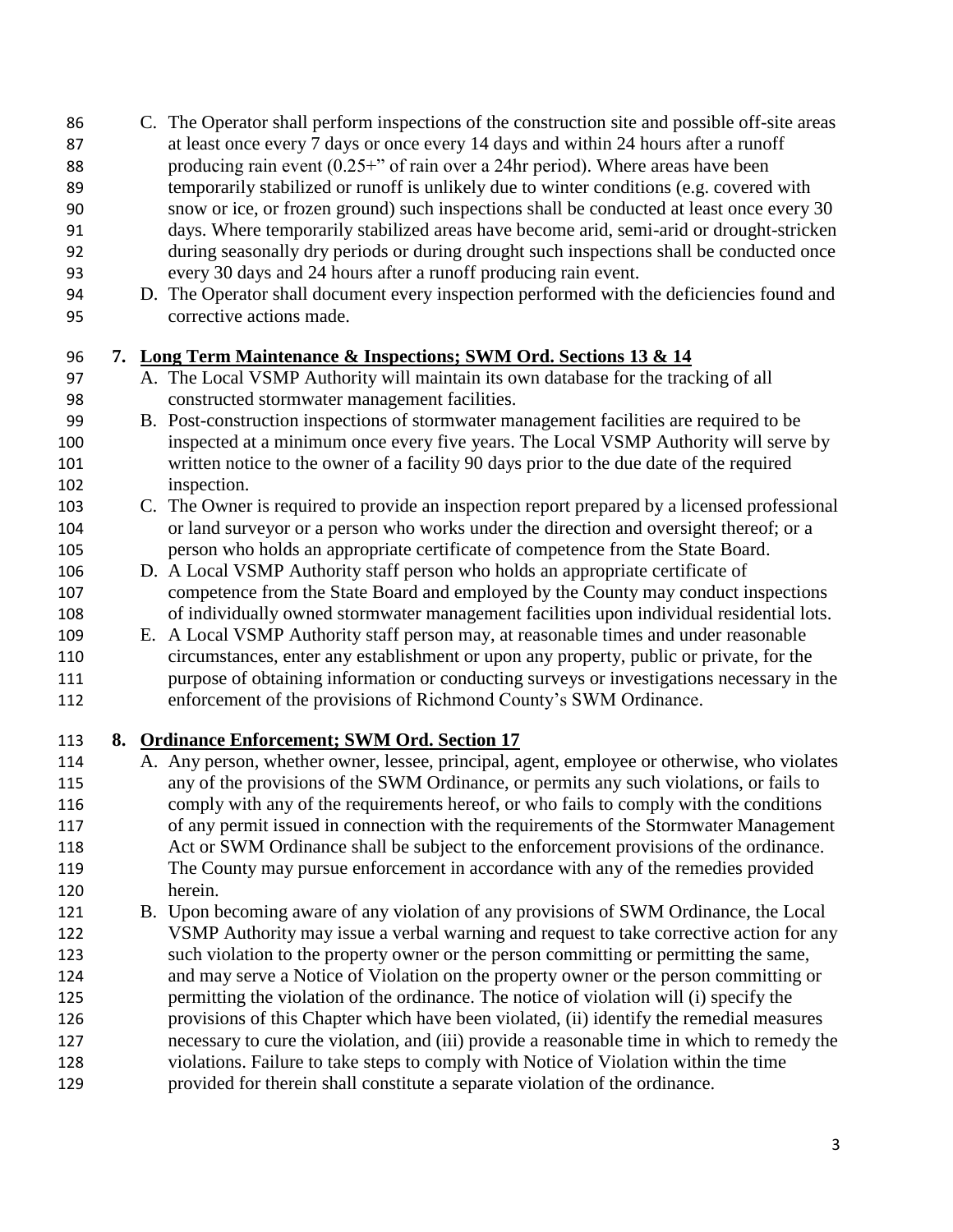- C. If a permittee or a person receiving a Notice of Violation fails to comply within the time specified therein, the County may issue a Stop Work Order requiring the owner, permittee, person responsible for carrying out an approved plan, or the person conducting the land-disturbing activities without an approved plan or required permit to cease all land-disturbing activities until the violation of the permit has ceased, or an approved plan and required permits are obtained, and specified corrective measures have been completed. Such orders shall become effective upon service. Failure to comply with a Stop Work Order shall constitute a separate violation of the ordinance.
- D. If the County finds that any such violation is grossly affecting or presents an imminent and substantial danger of causing harmful erosion of lands or sediment deposition in waters within the watersheds of the Commonwealth or otherwise substantially impacting water quality, it may issue, without advance notice or hearing, an Emergency Order directing such person to cease immediately all land-disturbing activities on the site and shall provide an opportunity for a hearing, after reasonable notice as to the time and place thereof, to such person, to affirm, modify, amend, or cancel such Emergency Order. If a person who has been issued such order is not complying with the terms thereof, the County may institute a proceeding in accordance with subsection H. Failure to comply with an Emergency Order shall constitute a separate violation of the ordinance.
- E. It is unlawful and constitutes a separate violation of the ordinance for any person to fail to comply with any Stop Work Order or Emergency Order issued in accordance with this article. Any person violating or failing, neglecting, or refusing to obey any rule, regulation, ordinance, approved standard and specification, order, or any permit condition issued by the County, or any provisions of this Article may be compelled in a proceeding instituted in any appropriate court by the Director, on behalf of the Board of Supervisors, to obey same and to comply therewith by injunction, mandamus, or other appropriate remedy.
- F. The service requirement under the ordinance shall be satisfied if any Notice of Violation or other order is delivered by registered or certified mail, return receipt requested or in person to the property owner or his authorized representative, the permittee, or the person committing or permitting a violation of the ordinance.
- G. Any person violating or failing, neglecting, or refusing to obey any injunction, mandamus, or other remedy obtained pursuant to the ordinance shall be subject, in the discretion of the court, to a civil penalty in accordance with the provisions of the SWM Act.
- H. The Local VSMP Authority may apply to the Richmond County Circuit Court for injunctive relief to enjoin a violation or a threatened violation of any provision of the ordinance without the necessity of showing that an adequate remedy at law does not exist.
- I. Any person who violates any provision of the ordinance or standards and specifications adopted or approved thereunder, neglects or refuses to comply with any order issued hereunder by the Local VSMP Authority or a court, shall be subject to a civil penalty not to exceed \$32,500 for each violation within the discretion of the court. Each day of violation of each requirement shall constitute a separate offense.
- J. Violations for which a civil penalty may be imposed under this subsection shall include but are not limited to the following:
- (i) No state permit registration;